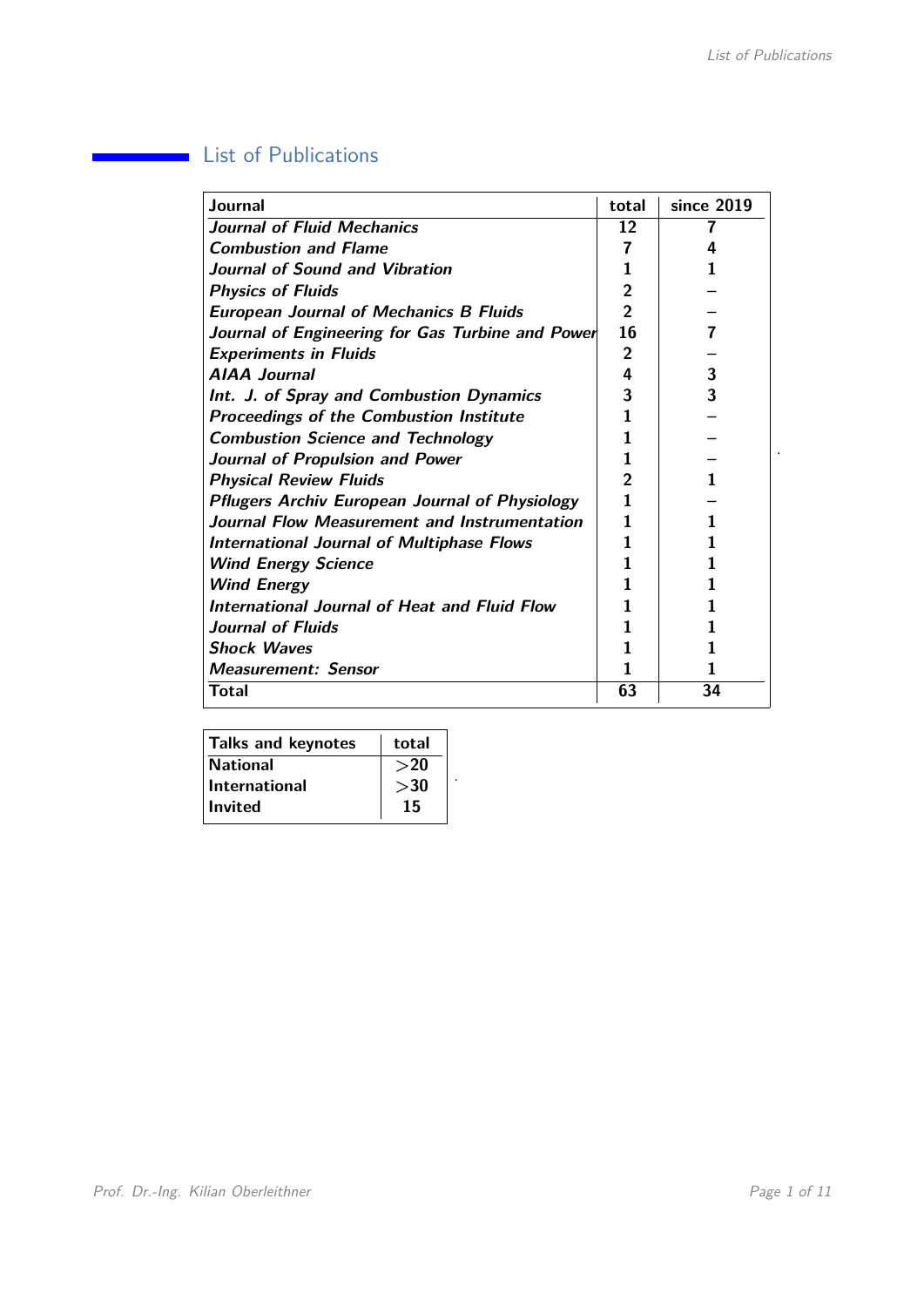## – Invited Talks –

Instabilities and coherent structures in swirling flows and their relevance for thermoacoustics, 2021. Australasian Fluid Mechanics Society Seminar Series.

Analysis and control of coherent flow structures in turbulent swirl flames, 2018. Keynote lecture, Fifth GDR Symposium on Flow Separation Control, IMFT, Toulouse.

Analysis and control of turbulent flows using mean field stability theory, 2018. National Metrology Institute of Germany (PTB), Berlin.

Analysis and control of coherent flow structures in turbulent swirl flames, 2017. Keynote lecture, Sixth International Conference on Heat and mass transfer and hydrodynamics in swirling flows, Novosibirsk, November 21-23, 2017.

Hydrodynamic instabilities and coherent structures in swirl flames: experiments and linear stability analysis, 2017. Monash University, Melbourne.

Hydrodynamic instabilities and coherent structures in swirl flames: experiments and linear stability analysis, 2017. LadHyx, Paris.

Identification and control of large-scale coherent flow structures in turbulent flows and flames, 2017. PTB, Kolloquium der Abteilung 8.

Exploration and Control of Coherent Structures in Swirl Flames, September 2016. IUTAM Symposium on Jet Noise Modelling and Control, Ecole Polytechnique, Palaiseau.

Estimation of Flame Transfer Function from Stationary Flow Data, May 2016. TU Munich.

Instabilities and coherent structures in swirl-stabilized combustion: experiments and linear stability analysis, January 2016. Institut de Mécanique des Fluides de Toulouse.

Instabilities and coherent structures in swirl-stabilized combustion: experiments and linear stability analysis, June 2015. NASA Langley.

Strömungsinstabilitäten in drallstabilisierter Verbrennung: Einführung der mean-flow Modelle und Diskussion aktueller Erkenntnisse, September 2014. DLR Stuttgart.

Vortex breakdown in turbulent swirling jets: Empirical and theoretical investigation of its emergence and associated coherent structures, November 2010. NASA Langley.

Die Suche nach der Ordnung im Chaos, Dezember 2010. Science Slam.

Phase Reconstruction of Shear Layer Instabilities Using Proper Orthogonal Decomposition, September 2009. Institute of Thermomechanics, Prague.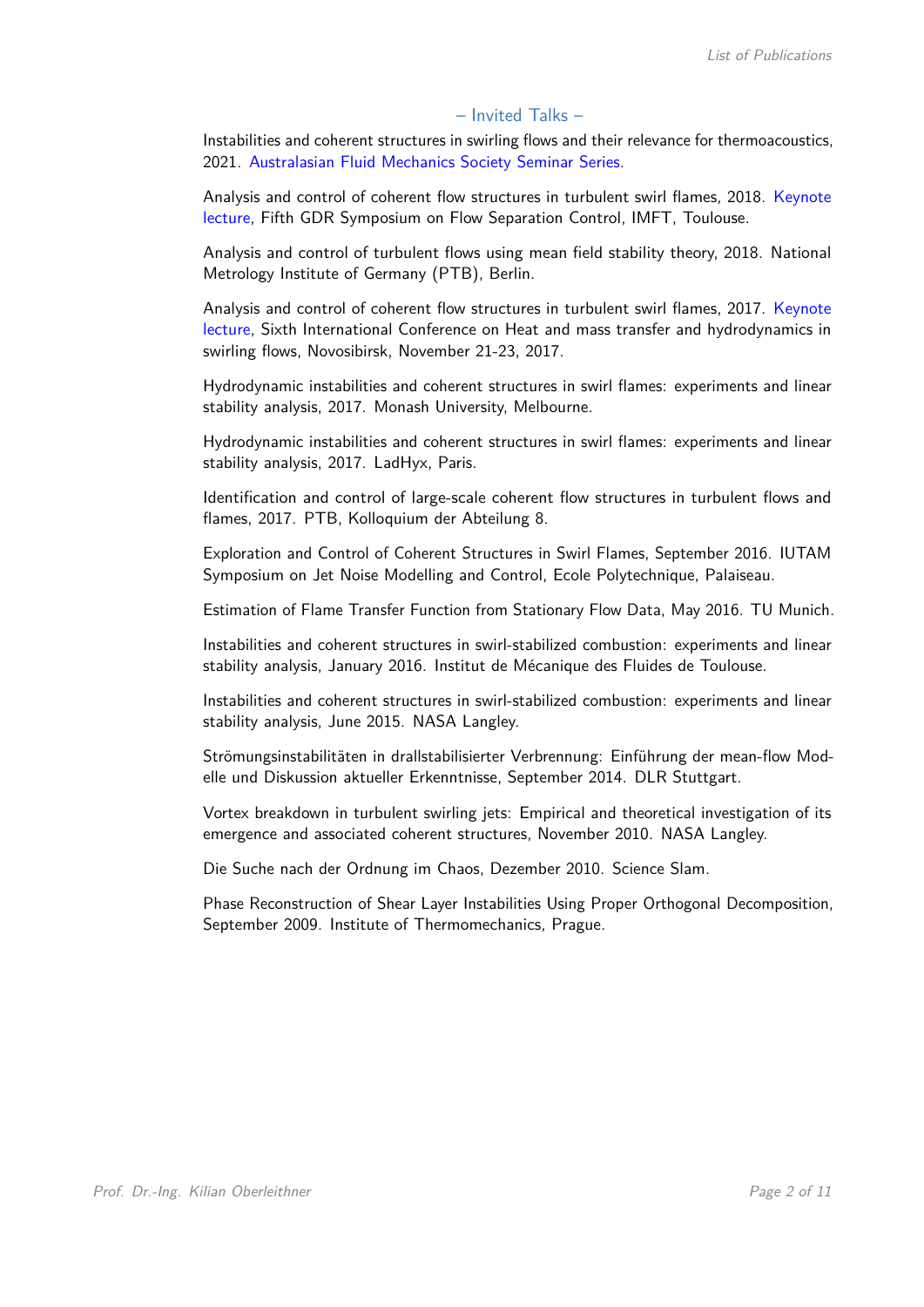## – Journal Articles –

S. Bartholomay, S. Krumbein, V. Deichmann, M. Gentsch, S. Perez-Becker, D. Soto-Valle, R.and Holst, C. N. Nayeri, C. O. Paschereit, and **K. Oberleithner**. Repetitive model predictive control for load alleviation on a research wind turbine using trailing edge flaps. Wind Energy (in print), 2022.

M. Rezay Haghdoost, B. S. Thethy, M. Nadolski, B. Seo, C. O. Paschereit, R. Klein, D. Edgington-Mitchell, and **K. Oberleithner**. Numerical and experimental evaluation of shock dividers. Shock Waves, 2022.

J. von Saldern, M. Eck, J. Beuth, B. Cosic, and **K. Oberleithner**. Acoustic characteristics of impingement cooling sheets; effect of bias-grazing flow interaction on the liner impedance in a thin annulus. Journal of Sound and Vibrations (in print), 2022.

J. von Saldern, M. Reumschüssel, J. Beuth, O. Paschereit, and **K. Oberleithner**. Robust combustor design based on flame transfer function modification. Journal of Spray and Combustion Dynamics (in print), 2022.

C. Wang, T. Kaiser, **K. Oberleithner**, M. Meindl, W. Polifke, and L. Lesshafft. Linear instability of a premixed slot flame: flame transfer function and resolvent analysis. Combustion and Flame (in print), 2022.

Olbrich Marc, Hunt Andrew, Terri Leonard, Dennis S. van Putten, Markus Bär, **K. Oberleithner**, and Sonja Schmelter. Comparing temporal characteristics of slug flow from tomography measurements and video observations. Measurement: Sensors, 18:100222, dec 2021.

F. Habicht, F. C. Yöel, M. Rezay Haghdoost, K. Oberleithner, and C. O. Paschereit. Acoustic modes in a plenum downstream of a multi-tube pulsedetonation combustor. AIAA Journal, 59(11):4569-4580, nov 2021.

M. Casel, **K. Oberleithner**, F. Zhang, T. Zirwes, D. Trimis, H. Bockhorn, and T. Kaiser. Resolvent-based modelling of coherent structures in a turbulent jet flame using a passive flame approach. Combustion and Flame, 90:111695, feb 2021.

F. Lückoff, T. L. Kaiser, C. O. Paschereit, and **K. Oberleithner**. Mean field coupling mechanisms explaining the impact of the precessing vortex core on the flame transfer function. Combustion and Flame, 223:254-266, jan 2021.

M. Olbrich, M. Baer, **K. Oberleithner**, and S. Schmelter. Statistical characterization of horizontal slug flow using snapshot proper orthogonal decomposition. *International Journal* of Multiphase Flow, 134:103453, jan 2021.

Amrit Adhikari, Thorge Schweitzer, Finn Lückoff, and **K. Oberleithner**. Design of a fluidic actuator with independent frequency and amplitude modulation for control of swirl flame dynamics.  $Fluids$ ,  $6(3)$ , 2021.

S. Bartholomay, T. T. B. Wester, S. Perez-Becker, S. Konze, C. Menzel, M. Hölling, A. Spickenheuer, J. Peinke, C. N. Nayeri, C. O. Paschereit, and **K. Oberleithner**. Pressure based lift estimation and its application to feedforward load control employing trailing edge flaps. Wind Energy Science, 6(1):221–245, 2021.

T. Kaiser and **K. Oberleithner**. A global linearized framework for modelling shear dispersion and turbulent diffusion of passive scalar fluctuations. Journal of Fluid Mechnanics, (A111), 2021.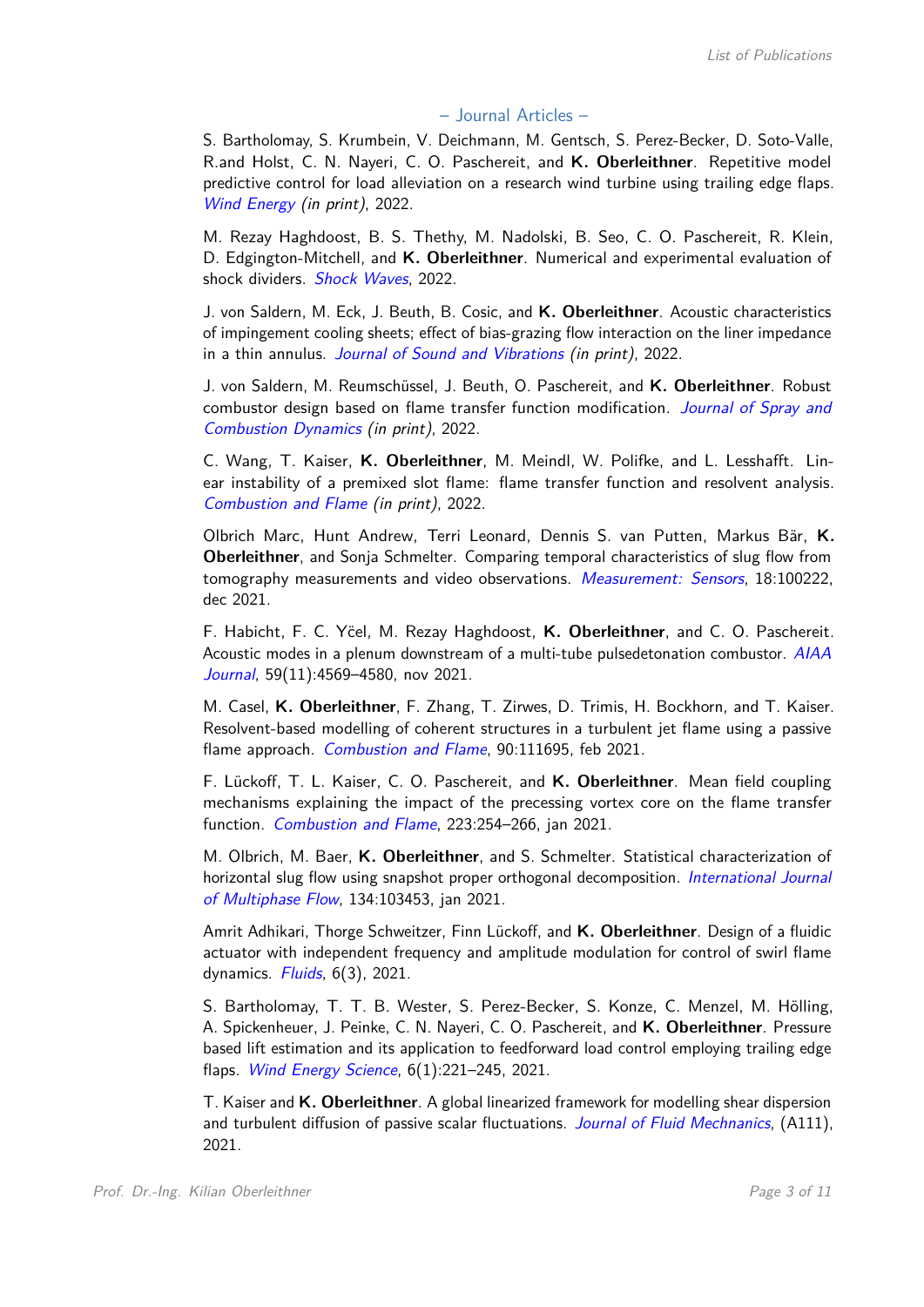V. Kather, F. Lückoff, and C. O. **K. Oberleithner** Paschereit. Interaction of equivalence ratio fluctuations and flow fluctuations in acoustically forced swirl flames. International Journal of Spray and Combustion Dynamics, (13(1-2):72-95), 2021.

P. Kuhn, J. Soria, and **K. Oberleithner**. Linear modeling of self-similar jet turbulence. Journal of Fluid Mechanics, (A7), 2021.

J. S. Müller, F. Lueckoff, L. T. Kaiser, C. O. Paschereit, and **K. Oberleithner**. Modal decomposition and linear modeling of swirl fluctuations in the mixing section of a model combustor based on piv data. Journal of Engineering for Gas Turbines and Powers, 144, 2021.

M. Rezay Haghdoost, B. Thethy, D. Edgington-Mitchell, F. Habicht, J. Vinkeloe, N. Djordjevic, C. O. Paschereit, and **K. Oberleithner**. Mitigation of pressure fluctuations from an arrayof pulse detonation combustors. Journal of Engineering for Gas Turbines and Powers, (7), 2021.

S. Schmidt, L. Tammisola, O. Lesshafft, and **K. Oberleithner**. Global stability and nonlinear dynamics of wake flows with a two-fluid interface. Journal of Fluid Mechnanics, (A96), 2021.

M. Sieber, C.O. Paschereit, and **K. Oberleithner**. Impact of density stratification on the global mode in a swirling jet: Stochastic modelling and lagrangian coherent structures. International Journal of Heat and Fluid Flow, 90:108820, 2021.

M. Sieber, C.O. Paschereit, and **K. Oberleithner**. Stochastic modelling of a noise driven globalinstability in a turbulent swirling jet. Journal of Fluid Mechnanics, (A7), 2021.

M. Olbrich, M. Baer, **K. Oberleithner**, and S. Schmelter. Identification of coherent structures in horizontal slug flow. Flow Measurement and Instrumentation, 76:101814, dec 2020.

F. C. Yücel, F. Habicht, A. Jaeschke, F. Lückoff, **K. Oberleithner**, and C. O. Paschereit. Investigation of the fuel distribution in a shockless explosion combustor. Journal of Engineering for Gas Turbines and Power, dec 2020.

D. Marten, C. O. Paschereit, X. Huang, M. Meinke, W. Schröder, J. Müller, and **K. Oberleithner**. Predicting wind turbine wake breakdown using a free vortex wake code. AIAA Journal, 58(11):4672–4685, nov 2020.

F. Lückoff, M. Sieber, C. O. Paschereit, and **K. Oberleithner**. Impact of the precessing vortex core on NOx emissions in premixed swirl-stabilized flames—an experimental study. Journal of Engineering for Gas Turbines and Power, 142(11), oct 2020.

M. Rezay Haghdoost, D. Edgington-Mitchell, M. Nadolski, R. Klein, and **K. Oberleithner**. Dynamic evolution of a transient supersonic trailing jet induced by a strong incident shock wave. Phys. Rev. Fluids, 5(7), jul 2020.

M. Rezay Haghdoost, D. Edgington-Mitchell, C. O. Paschereit, and **K. Oberleithner**. Highspeed schlieren and particle image velocimetry of the exhaust flow of a pulse detonation combustor. AIAA J., 58(8):3527–3543, jun 2020.

J. Mueller, F. Lueckoff, P. Paredes, V. Theofilis, and **K. Oberleithner**. Receptivity of the turbulent precessing vortex core: synchronization experiments and global adjoint linear stability analysis. J. Fluid. Mech., 888(A3), jan 2020.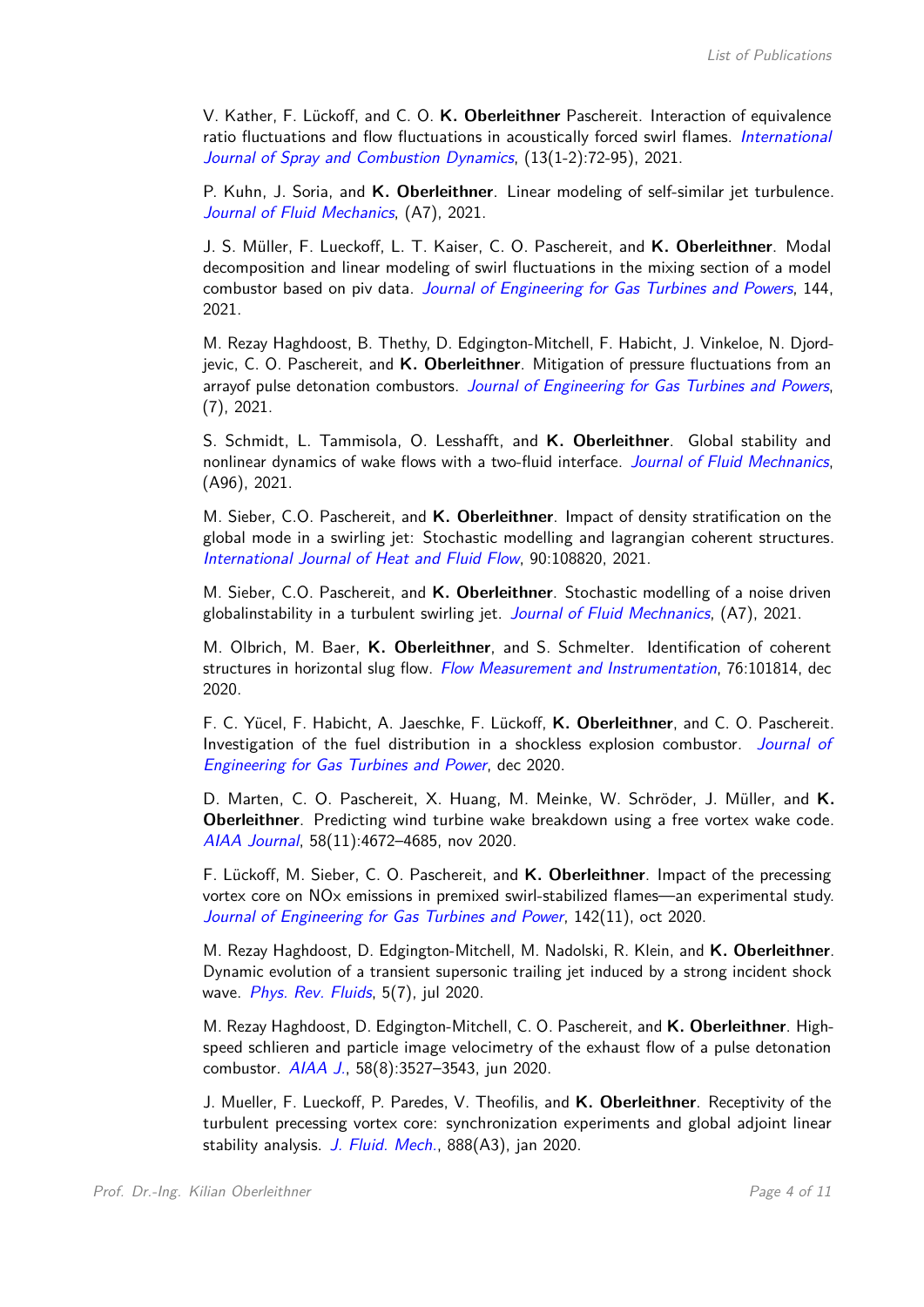M. Vanierschot, J. Müller, M. Sieber, M. Percin, Oudheusen B. W., and **K. Oberleithner**. Single and double helix vortex breakdown as two dominant global modes in turbulent swirling jet flow. J. Fluid. Mech., nov 2019.

T. Kaiser, L. Lesshafft, and **K. Oberleithner**. Prediction of the flow response of a turbulent flame to acoustic perturbations based on mean flow resolvent analysis. J. Eng. Gas Turbines Power, 141(11), oct 2019.

F. Lückoff, M. Sieber, C. O. Paschereit, and **K. Oberleithner**. Phase-opposition control of the precessing vortex core in turbulent swirl flames for investigation of mixing and flame stability. J. Eng. Gas Turbines Power, 141(11), sep 2019.

Kaiser T., **K. Oberleithner**, L. Selle, and T. Poinsot. Examining the effect of geometry changes in industrial fuel injection systems on hydrodynamic structures with biglobal linear stability analysis. J. Eng. Gas Turbines Power, sep 2019.

R. Bluemner, C. O. Paschereit, and **K. Oberleithner**. Generation and transport of equivalence ratio fluctuations in an acoustically forced swirl burner. Combust. Flame, 209:99–116, aug 2019.

F. Lückoff and **K. Oberleithner**. Excitation of the precessing vortex core by active flow control to suppress thermoacoustic instabilities in swirl flames. *Int. J. Spray Combust.* Dyn., 11:175682771985623, jan 2019.

S. Schmidt and **K. Oberleithner**. Instability of forced planar liquid jets: mean field analysis and nonlinear simulation. J. Fluid. Mech., 883(A7), 2019.

T. Kaiser, T. Poinsot, and **K. Oberleithner**. Stability and sensitivity analysis of hydrodynamic instabilities in industrial swirled injection systems. J. Eng. Gas Turbines Power, 140(5), jan 2018.

J. Müller, F. Lückoff, and **K. Oberleithner**. Guiding actuator designs for active flow control of the precessing vortex core by adjoint linear stability analysis. J. Eng. Gas Turbines Power, 141(4):041028, 2018.

M. Stöhr, **K. Oberleithner**, M. Sieber, Z. Yin, and W. Meier. Experimental study of transient mechanisms of bi-stable flame shape transitions in a swirl combustor. J. Eng. Gas Turbines Power, 140:011503, 2018.

H. Lang, **K. Oberleithner**, C. O. Paschereit, and Sieber M. Measurement of the fluctuating temperature field in a heated swirling jet with BOS tomography. Exp. Fluids, 58(7), 2017.

F. Lückoff, M. Sieber, C. O. Paschereit, and **K. Oberleithner**. Characterisation of different actuator designs for the control of the precessing vortex core in a swirl-stabilized combustor. J. Eng. Gas Turbines Power, 140(4):041503, 2017.

L. Rukes, M Sieber, C. Paschereit Oliver, and **K. Oberleithner**. Transient evolution of the global mode in turbulent swirling jets: experiments and modal stability analysis. Eur. J. Mech. B. Fluids, 65:98–106, 2017.

L. Rukes, C. O. Paschereit, and **K. Oberleithner**. An assessment of turbulence models for linear hydrodynamic stability analysis of strongly swirling jets. Eur. J. Mech. B. Fluids, 59:205–218, 2016.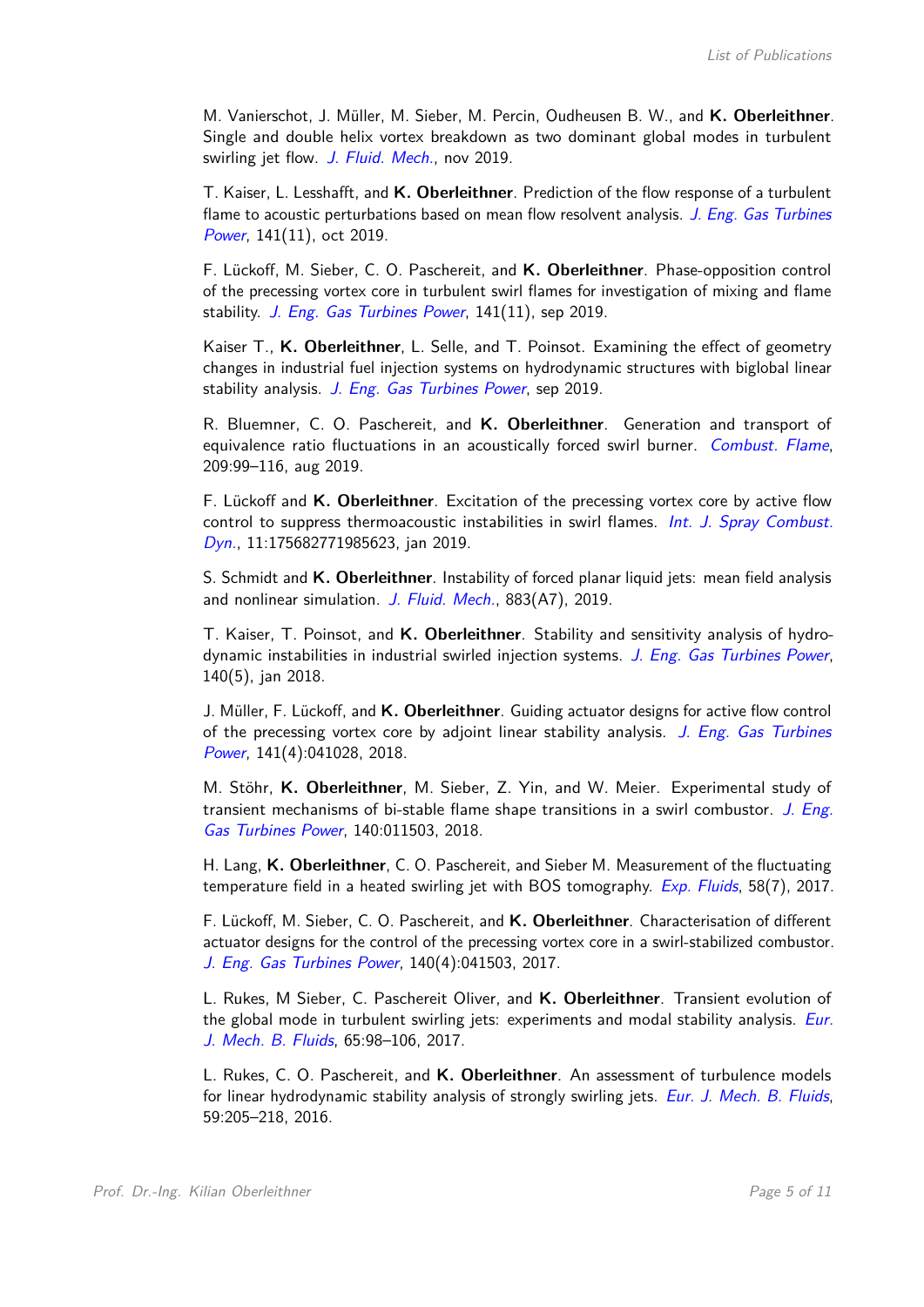L. Rukes, M. Sieber, C. O. Paschereit, and **K. Oberleithner**. Methods for the extraction and analysis of the global mode in swirling jets undergoing vortex breakdown. J. Eng. Gas Turbines Power, 139(2):022604, 2016.

L. Rukes, M. Sieber, O. C. Paschereit, and **K. Oberleithner**. The impact of heating the breakdown bubble on the global mode of a swirling jet: Experiments and linear stability analysis. *Phys. Fluids*, 28(10):104102, 2016.

M. Sieber, F. Ostermann, R. Woszidlo, **K. Oberleithner**, and C. O. Paschereit. Lagrangian coherent structures in the flow field of a fluidic oscillator. *Phys. Rev. Fluids*,  $1(5)$ , 2016.

M. Sieber, C. O. Paschereit, and **K. Oberleithner**. Advanced identification of coherent structures in swirl-stabilized combustors. J. Eng. Gas Turbines Power, 139(2):021503, 2016.

S. Sieber, C. O. Paschereit, and **K. Oberleithner**. Spectral proper orthogonal decomposition. J. Fluid Mech., 792:798–828, 2016.

S. Terhaar, B. Ćosić, C.O. Paschereit, and **K. Oberleithner**. Suppression and excitation of the precessing vortex core by acoustic velocity fluctuations: An experimental and analytical study. Combust. Flame, 172:234-251, 2016.

**K. Oberleithner**, S. Schimek, and C. O. Paschereit. Shear flow instabilities in swirlstabilized combustors and their impact on the amplitude dependent flame response: A linear stability analysis. Combust. Flame,  $162(1):86 - 99$ ,  $2015$ .

**K. Oberleithner**, M. Stöhr, H. I. Seong, and A. M. Arndt, C. M.and Steinberg. Formation and flame-induced supression of the precessing vortex core in a swirl combustor: Experiments and linear stability analysis. Combust. Flame, 162(8):3100-3114, 2015.

P. Paredes, S. Terhaar, **K. Oberleithner**, V. Theofilis, and C. O. Paschereit. Global and local hydrodynamic stability analysis as a tool for combustor dynamics modeling. J. Eng. Gas Turbines Power, 138(2):021504, 2015.

L. Rukes, M. Sieber, C. O. Paschereit, and **K. Oberleithner**. Effect of initial vortex core size on the coherent structures in the swirling jet near field.  $Exp$ . Fluids, 56(10), 2015.

S. Terhaar, **K. Oberleithner**, and C. O. Paschereit. Key parameters governing the precessing vortex core in reacting flows: An experimental and analytical study. Proc. Combust. Inst., 35(3):3347 – 3354, 2015.

S. Terhaar, T. G. Reichel, C. Schrödinger, L. Rukes, C. O. Paschereit, and **K. Oberleithner**. Vortex breakdown types and global modes in swirling combustor flows with axial injection. J. Propul. Power, 31(1):219–229, 2015.

D. Edgington-Mitchell, **K. Oberleithner**, D. R. Honnery, and J. Soria. Coherent structure and sound production in the helical mode of a screeching axisymmetric jet. J. Fluid Mech., 748:822–847, 2014.

**K. Oberleithner**, C. O. Paschereit, and I. Wygnanski. On the impact of swirl on the growth of coherent structures. J. Fluid Mech., 741:156-199, 2014.

**Oberleithner,K.**, L. Rukes, and J. Soria. Mean flow stability analysis of oscillating jet experiments. J. Fluid Mech., 757:1-32, 2014.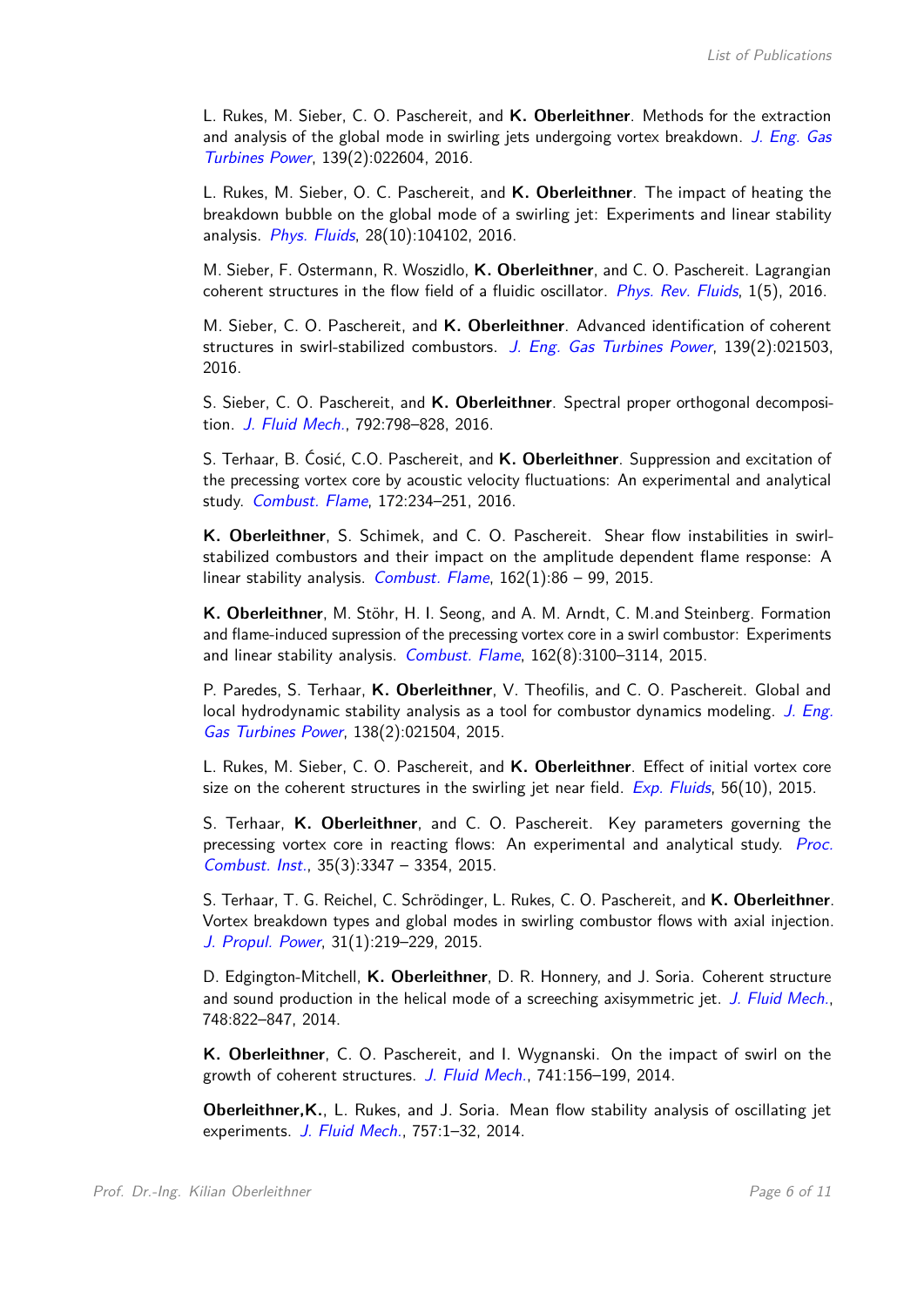S. Terhaar, B. Cosic, C. O. Paschereit, and **K. Oberleithner**. Impact of shear flow instabilities on the magnitude and saturation of the flame response. J. Eng. Gas Turbines Power, 136(7):071502, 2014.

S. Terhaar, **K. Oberleithner**, and C. O. Paschereit. Impact of steam-dilution on the flame shape and coherent structures in swirl-stabilized combustors. Combust. Sci. Technol., 186(7):889–911, 2014.

**K. Oberleithner**, S. Terhaar, R. Rukes, and C. O. Paschereit. Why nonuniform density suppresses the precessing vortex core. J. Eng. Gas Turb. Power,  $135(12):121506$ , 2013.

**K. Oberleithner**, C. O. Paschereit, R. Seele, and I. Wygnanski. Formation of Turbulent Vortex Breakdown: Intermittency, Criticality, and Global Instability. Aiaa J, 50:1437-1452, 2012.

**K. Oberleithner**, M. Sieber, C. N. Nayeri, C. O. Paschereit, C. Petz, H.-C. Hege, B. R. Noack, and I Wygnanski. Three-dimensional coherent structures in a swirling jet undergoing vortex breakdown: stability analysis and empirical mode construction. J. Fluid Mech., 679:383–414, 2011.

H. Oberleithner, W. Peters, K. Kusche-Vihrog, S. Korte, H. Schillers, K. Kliche, and **K. Oberleithner**. Salt overload damages the glycocalyx sodium barrier of vascular endothelium. Pflugers Arch. EJP, 462:519–528, 2011. 10.1007/s00424-011-0999-1.

C. Petz, H. C. Hege, **K. Oberleithner**, M. Sieber, C. N. Nayeri, C. O. Paschereit, I. Wygnanski, and B. R. Noack. Global modes in a swirling jet undergoing vortex breakdown. Phys. Fluids, 23(9):091102, 2011.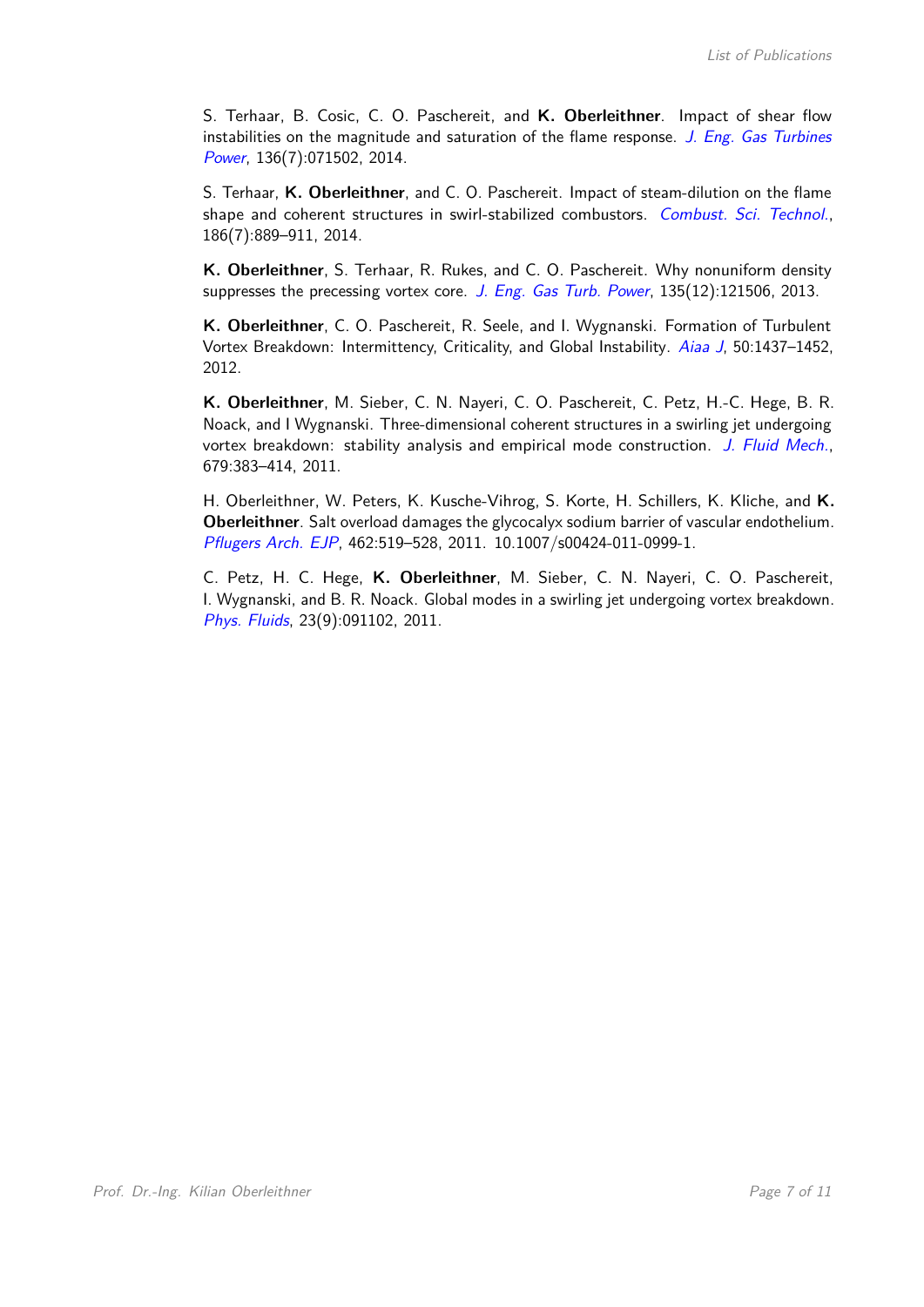## – Peer-Reviewed Conference Proceedings –

T. Kaiser, M. Casel, F. Zhang, T. Zirwes, D. Trimis, H. Bockhorn, and **K. Oberleithner**. Resolvent-based analysis of helical modes in a turbulent bunsen flame. In SoTiC 2021 -Symposium on Thermoacoustics in Combustion, year  $= 2021$ .

J. von Saldern, M. Reumschüssel, J. Beuth, O. Paschereit, and **K. Oberleithner**. Robust combustor design based on flame transfer function modification. In  $SoTiC 2021$  - Symposium on Thermoacoustics in Combustion, year  $= 2021$ .

J. P. Beuth, J. G. R. Von Saldern, L. T. Kaiser, T. G. Reichel, C. O. Paschereit, B. Ćosić, and **K. Oberleithner**. Flow response of an industrial gas turbine combustor toacoustic forcing extracted from unforced data. In Volume 4B: Combustion, Fuels and Emissions, number GT2021-59718. Proc. ASME Turbo Expo, 2021.

J. S. Müller, F. Lueckoff, L. T. Kaiser, C. O. Paschereit, and **K. Oberleithner**. Modal decomposition and linear modeling of swirl fluctuations in the mixing section of a model combustor based on piv data. Number GT2021-58832. Proc. ASME Turbo Expo, 2021.

M. Reumschüssel, J. G. R. Von Saldern, L. T. Kaiser, T. G. Reichel, J. P. Beuth, B. Ćosić, F. Genin, **K. Oberleithner**, and C. O. Paschereit. Nox emission modelling for lean premixed industrialcombustors with a diffusion pilot burner. In Volume 4B: Combustion, Fuels and Emissions, number GT2021-59071. Proc. ASME Turbo Expo, 2021.

M. Rezay Haghdoost, B. S Thethy, M. Nadolski, R. Klein, D. Honnery, D. Edgington-Mitchell, B. Seo, C. O. Paschereit, and **K. Oberleithner**. Evaluation of Shock Dividers using Numerical and Experimental Methods. In AIAA Scitech 2020 Forum, page 926, Reston, Virginia, jan 2020. American Institute of Aeronautics and Astronautics.

B. S Thethy, M. Rezay Haghdoost, C. O. Paschereit, D. Honnery, D. Edgington-Mitchell, and **K. Oberleithner**. Redistribution of Transient Shock Waves Using Shock Dividers. In AIAA Scitech 2020 Forum, page 925, Reston, Virginia, jan 2020. American Institute of Aeronautics and Astronautics.

F. Habicht, F. C. Yücel, M. Reyza Haghdoost, , and C. O. Paschereit. Pressure fluctuations in air supply of a valveless pdc-multitube. In ICPCD 2020, 2020.

J. S. Müller, M. Sieber, I. Litvinov, S. Shtork, S. Alekseenko, and **K. Oberleithner**. Prediction of vortex precession in the draft tube of a model hydro turbine using mean field stability theory and stochastic modelling. In 30th Symposium on Hydraulic Machinery and Systems 2020, Lausanne, Switzerland, 2020. IAHR.

Mullyadzhanov R., Yavorsky N., and **K. Oberleithner**. Linear stability of landau jet: non-parallel effects. Journal of Physics: Conference Series, 1268:012050, jul 2019.

R. M. Haghdoost, D.M. Edgington-Mitchell, C. O. Paschereit, and **K. Oberleithner**. Investigation of the exhaust flow of a pulse detonation combustor at different operating conditions based on high-speed schlieren and piv. In AIAA Scitech 2019 Forum, page 1512, 2019.

T. Kaiser, **K. Oberleithner**, S. Laurent, and T. Poinsot. Examining the effect of geometry changes in industrial fuel injection systems on hydrodynamic structures with biglobal linear stability analysis. In Volume 4B: Combustion, Fuels and Emissions, number GT2019-90447. Proc. ASME Turbo Expo, 2019.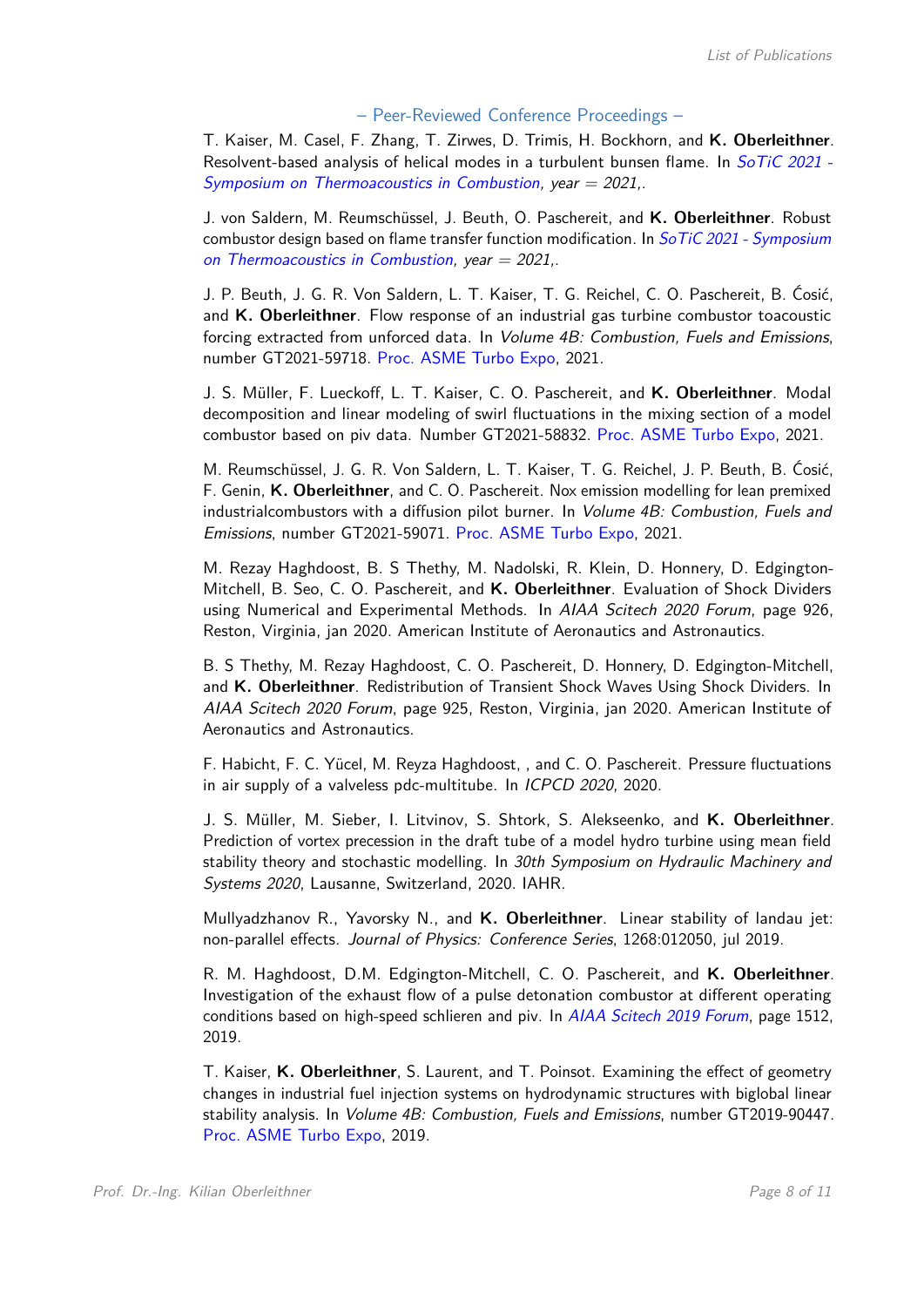T. Kaiser, L. Lesshafft, and **K. Oberleithner**. Prediction of the flow response of a turbulent flame to acoustic pertubations based on mean flow resolvent analysis. In *Volume 4B:* Combustion, Fuels and Emissions, number GT2019-90438. Proc. ASME Turbo Expo, 2019.

P. Kuhn, T. L. Kaiser, J. Soria, and **K. Oberleithner**. Spectral decomposition of the turbulent self-similar jet and recomposition using linear dynamics. In 11th International Symposium on Turbulence and Shear Flow Phenomena (TSFP11), Southampton, UK, 2019.

F. Lückoff, M. Sieber, Paschereit C.O., and **K. Oberleithner**. Phase-opposition control of the precessing vortex core in turbulent swirl flames for investigation of mixing and flame stability. In Volume 4B: Combustion, Fuels and Emissions, number GT2019-90924. Proc. ASME Turbo Expo, 2019.

D. Marten, C. O. Paschereit, X. Huang, M. H. Meinke, W. Schroeder, J. Mueller, and **K. Oberleithner**. Predicting wind turbine wake breakdown using a free vortex wake code. In AIAA Scitech 2019 Forum, page 2080, 2019.

J. S. Müller, **K. Oberleithner**, M. P. Eisfelder, A. Sekimoto, A.-J. Buchner, V. Kitsios, C. Atkinson, and J. Soria. Modal analysis of coherent structures in a self-similar turbulent boundary layer with adverse pressure gradient. In 11th International Symposium on Turbulence and Shear Flow Phenomena (TSFP11), Southampton, UK, 2019.

B. S Thethy, M. Rezay Haghdoost, **K. Oberleithner**, D. Honnery, and D. Edgington-Mitchell. Influence of Nozzle Geometry on Detonation-Driven and Shock-Driven Transient Supersonic Jet Flow. In 24th International Society for Air Breathing Engines Conference, pages 1–22, Canberra, Australia, 2019.

J. S. Müller, Lückoff F., and **K. Oberleithner**. Guiding actuator designs for active flow control of the precessing vortex core by adjoint linear stability analysis. In *Volume 4A:* Combustion, Fuels, and Emissions. Proc. ASME Turbo Expo, jun 2018.

MP Eisfelder, JS Müller, A Sekimoto, AJ Buchner, V Kitsios, C Atkinson, **K. Oberleithner**, and J Soria. Stability of a self-similar adverse pressure gradient turbulent boundary layer. In Proceeding of the 21st Australasian Fluid Mechanics Conference Adelaide, Australia, 2018.

M. R. Haghdoost, J. Foester, D. Edgington-Mitchell, and **K. Oberleithner**. Experimental investigation of solid tracer particle response across a mach disk by piv and schlieren. In Proc. 19th Int. Symp. Appl. Laser and Imaging Tech. Fluid Mech., 2018.

**K. Oberleithner**, F. Lückoff, J. S. Müller, I. Litvinov, S. Shtork, and S. Alekseenko. Prediction of the precessing vortex core in the draft tube of a model hydro turbine based on linear stability theory. In Proceedings of the 5th IAHR Europe Congress, 2018.

P. Kuhn, **K. Oberleithner**, and J. Soria. Identification of coherent structures in the far field of a turbulent jet based on spectral proper orthogonal decomposition of time-resolved piv snapshots. In Proc. 19th Int. Symp. Appl. Laser and Imaging Tech. Fluid Mech., 2018.

F. Lückoff, M. Sieber, and **K. Oberleithner**. Open-loop control of the precessing vortex core in a swirl-stabilized combustor: Impact on flame shape and flame stability. In Volume 4B: Combustion, Fuels and Emissions, number GT2018-75472. Proc. ASME Turbo Expo, 2018.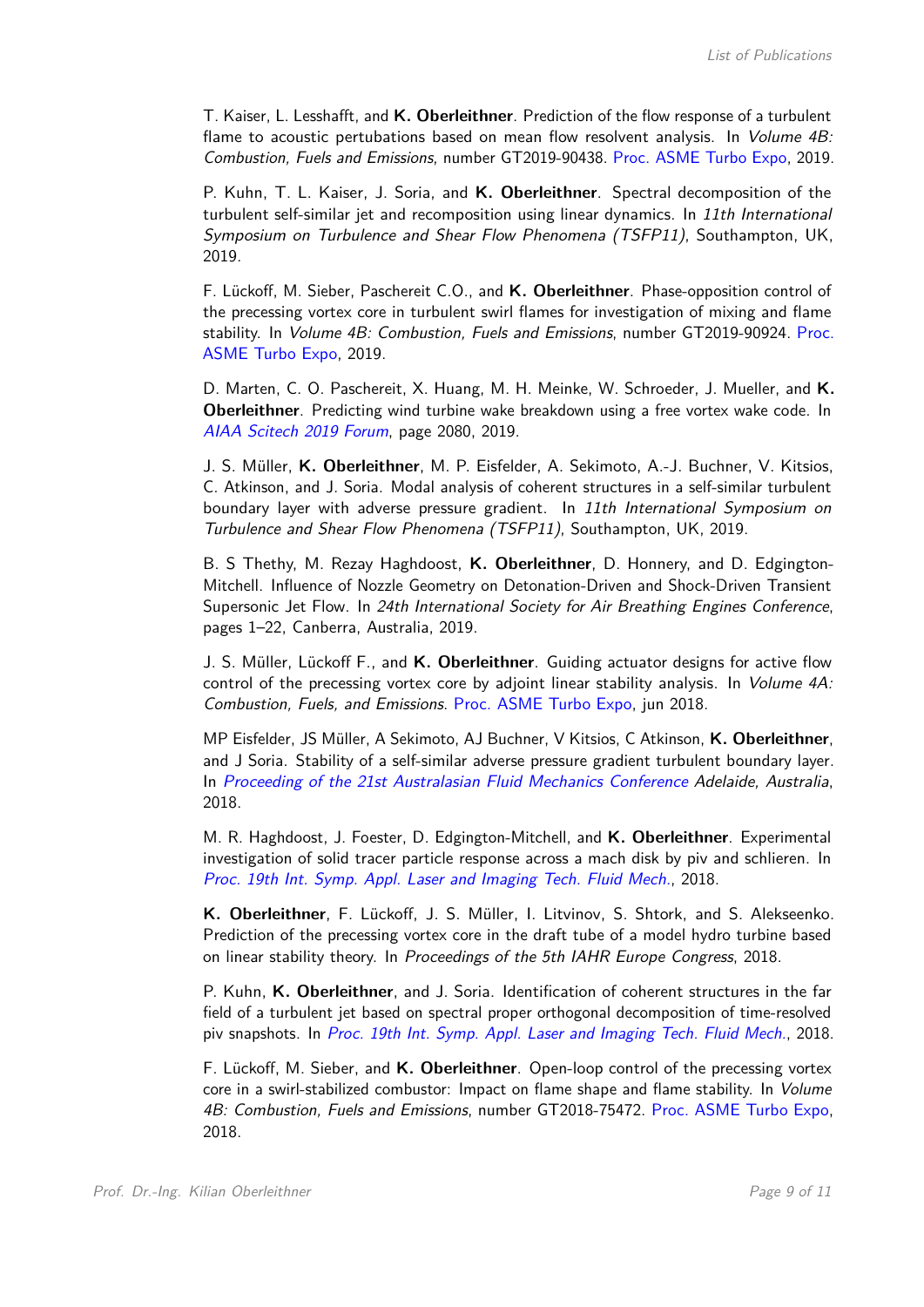M. Nadolski, M. R. Haghdoost, J. A. T. Gray, D. Edgington-Mitchell, **K. Oberleithner**, and R. Klein. Validation of under-resolved numerical simulations of the pdc exhaust flow based on high speed schlieren. In Notes on Numerical Fluid Mechanics and Multidisciplinary Design, pages 237–253. Springer International Publishing, 2018.

M. Olbrich, E. Schmeyer, L. Riazy, **K. Oberleithner**, M. Bär, and S. Schmelter. Validation of simulations in multiphase flow metrology by comparison with experimental video observations. Journal of Physics: Conference Series, 1065(9):092015, 2018.

F. Lückoff, M. Sieber, C. O. Paschereit, and **K Oberleithner**. Characterization of different actuator designs for the control of the precessing vortex core in a swirl-stabilized combustor. In Volume 4B: Combustion, Fuels and Emissions, number GT2015-44173. Proc. ASME Turbo Expo, jun 2017. journal recomondation.

M. Stöhr, **K. Oberleithner**, M. Sieber, Z. Yin, and Meier W. Experimental study of transient mechanisms of bi-stable flame shape transitions in a swirl combustor. In Volume 4B: Combustion, Fuels and Emissions. Proc. ASME Turbo Expo, jun 2017.

T. Kaiser, T. Poinsot, and **K. Oberleithner**. Stability and sensitivity analysis of hydrodynamic instabilities in industrial swirled injection systems. In Volume 4B: Combustion, Fuels and Emissions, number GT2015-44173. Proc. ASME Turbo Expo, 2017.

R. Blümner, C. O. Paschereit, **K. Oberleithner**, and B. Ćosić. Experimental analysis of high-amplitude temporal equivalence ratio oscillations in the mixing section of a swirlstabilized burner. In Volume 4A: Combustion, Fuels and Emissions. Proc. ASME Turbo Expo, 2016.

**K. Oberleithner** and C. O. Paschereit. Modeling flame describing functions based on hydrodynamic linear stability analysis. In *Volume 4B: Combustion, Fuels and Emissions*. Proc. ASME Turbo Expo, 2016.

P. Kuhn, J. P. Moeck, C. O. Paschereit, and **K. Oberleithner**. Control of the precessing vortex core by open and closed-loop forcing in the jet core. In Volume 4B: Combustion, Fuels and Emissions. Proc. ASME Turbo Expo, 2016.

L. Rukes, M. Sieber, C. O. Paschereit, and **K. Oberleithner**. Methods for the extraction and analysis of the global mode in swirling jets undergoing vortex breakdown. In *Volume* 4A: Combustion, Fuels and Emissions. Proc. ASME Turbo Expo, 2016.

M. Sieber, C. O. Paschereit, and **K. Oberleithner**. Advanced identification of coherent structures in swirl-stabilized combustors. In *Volume 4A: Combustion, Fuels and Emissions*. Proc. ASME Turbo Expo, 2016.

**K. Oberleithner**, C. O. Paschereit, and J. Soria. Stability analysis of time-averaged jet flows: Fundamentals and application. *Procedia IUTAM*,  $14:141-146$ ,  $2015$ .

P. Paredes, V. Theofilis, S. Terhaar, **K. Oberleithner**, and C. O. Paschereit. Global and local hydrodynamic stability analysis as a tool for combustor dynamics modeling. In *Volume* 4B: Combustion, Fuels and Emissions. Proc. ASME Turbo Expo, 2015.

S. Terhaar, P. Paredes, **K. Oberleithner**, V. Theofilis, and C. O. Paschereit. Investigation of the global mode in swirling combustor flows: Experimental observations and local and global stability analysis. Procedia IUTAM, 14:553-562, 2015.